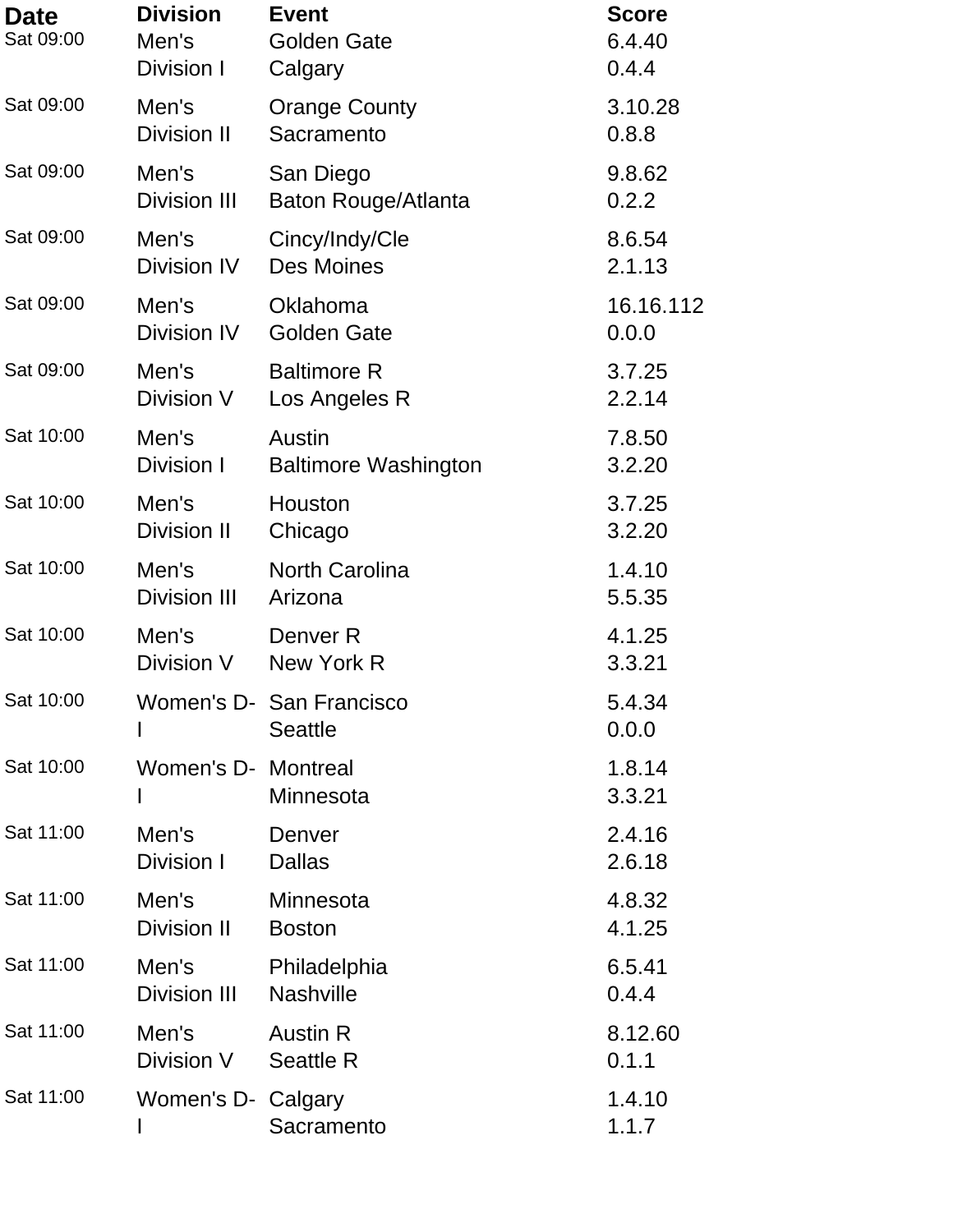| Sat 11:00 | Ш                   | Women's D- Columbus/Blue Ox/Chicago<br><b>Texas/Wisconsin</b>                                 | 0.3.3<br>0.4.4   |
|-----------|---------------------|-----------------------------------------------------------------------------------------------|------------------|
| Sat 12:00 | Men's               | Quebec                                                                                        | 4.3.27           |
|           | <b>Division II</b>  | Portland                                                                                      | 0.7.7            |
| Sat 12:00 | Men's               | <b>Seattle</b>                                                                                | 4.11.35          |
|           | <b>Division III</b> | Columbus                                                                                      | 0.3.3            |
| Sat 12:00 | Men's               | San Diego R                                                                                   | 1.1.7            |
|           | Division V          | Golden Gate R                                                                                 | 1.3.9            |
| Sat 12:00 | Women's D- Denver   | <b>New York</b>                                                                               | 2.0.12<br>0.2.2  |
| Sat 12:00 | Ш                   | Women's D- Baltimore-Washington/Boston<br>Los Angeles/Arizona/San Fran<br><b>B/Des Moines</b> | 0.3.3<br>2.0.12  |
| Sat 13:00 | Men's               | <b>New York</b>                                                                               | 4.3.27           |
|           | Division I          | Los Angeles                                                                                   | 4.4.28           |
| Sat 13:00 | Men's               | <b>Texas</b>                                                                                  | 1.2.8            |
|           | Division IV         | New York/OC/Portland                                                                          | 4.7.31           |
| Sat 13:00 | Men's               | Oklahoma                                                                                      | 11.8.74          |
|           | Division IV         | <b>Des Moines Roosters</b>                                                                    | 1.0.6            |
| Sat 13:00 | Men's               | Ft Lauderdale/Quebec B                                                                        | 3.0.18           |
|           | Division IV         | Calgary/Edmonton                                                                              | 6.4.40           |
| Sat 13:00 | Men's               | Cincy/Indy/Cle                                                                                | 14.19.103        |
|           | Division IV         | Golden Gate 3                                                                                 | 0.0.0            |
| Sat 13:00 |                     | Women's D- San Francisco<br>Minnesota                                                         | 10.4.64<br>0.0.0 |
| Sat 14:00 | Men's               | Denver                                                                                        | 5.9.39           |
|           | Division I          | Calgary                                                                                       | 3.2.20           |
| Sat 14:00 | Men's               | <b>Orange County</b>                                                                          | 6.6.42           |
|           | <b>Division II</b>  | <b>Boston</b>                                                                                 | 0.3.3            |
| Sat 14:00 | Men's               | <b>North Carolina</b>                                                                         | 2.5.17           |
|           | <b>Division III</b> | Baton Rouge/Atlanta                                                                           | 3.2.20           |
| Sat 14:00 | Men's               | <b>Austin R</b>                                                                               | 7.6.48           |
|           | Division V          | <b>Baltimore Washington R</b>                                                                 | 0.3.3            |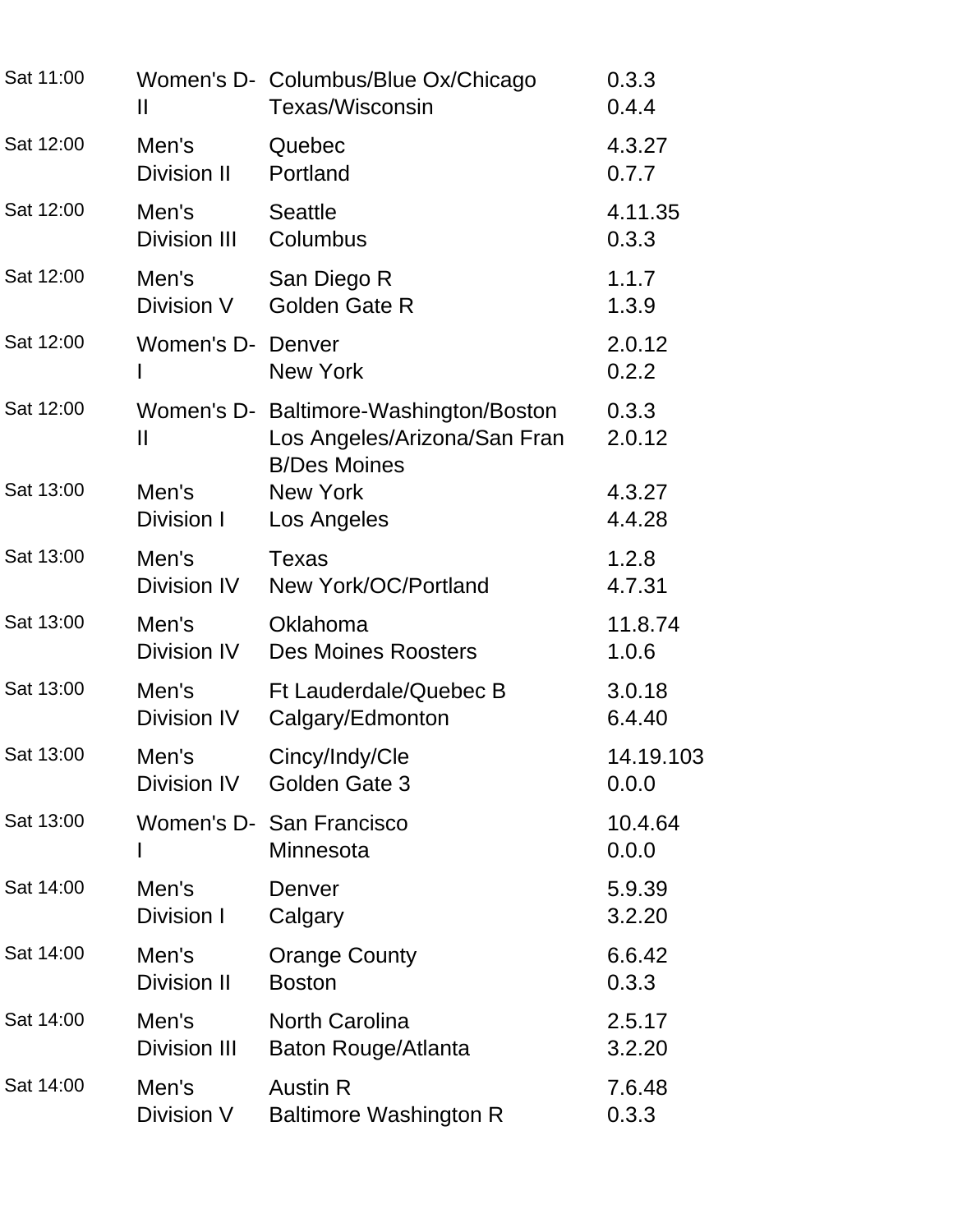| Sat 14:00 | Women's D- Montreal | <b>Seattle</b>                                                     | 1.4.10<br>2.2.14 |
|-----------|---------------------|--------------------------------------------------------------------|------------------|
| Sat 14:00 | Ш                   | Women's D- Portland/Philly<br><b>Texas/Wisconsin</b>               | 8.11.59<br>0.2.2 |
| Sat 15:00 | Men's               | <b>Golden Gate</b>                                                 | 6.6.42           |
|           | Division I          | <b>Dallas</b>                                                      | 2.3.15           |
| Sat 15:00 | Men's               | Minnesota                                                          | 5.3.33           |
|           | Division II         | Sacramento                                                         | 2.3.15           |
| Sat 15:00 | Men's               | San Diego                                                          | 4.3.27           |
|           | <b>Division III</b> | Arizona                                                            | 2.2.14           |
| Sat 15:00 | Men's               | Denver <sub>R</sub>                                                | 4.3.27           |
|           | Division V          | <b>Golden Gate R</b>                                               | 4.10.34          |
| Sat 15:00 | Women's D- Calgary  | <b>New York</b>                                                    | 4.13.37<br>0.2.2 |
| Sat 15:00 | Ш                   | Women's D- Baltimore-Washington/Boston<br>Columbus/Blue Ox/Chicago | 3.2.20<br>0.0.0  |
| Sat 16:00 | Men's               | Austin                                                             | 1.3.9            |
|           | Division I          | Los Angeles                                                        | 5.4.34           |
| Sat 16:00 | Men's               | Houston                                                            | 2.3.15           |
|           | Division II         | Portland                                                           | 5.7.37           |
| Sat 16:00 | Men's               | <b>Seattle</b>                                                     | 10.6.66          |
|           | <b>Division III</b> | <b>Nashville</b>                                                   | 0.0.0            |
| Sat 16:00 | Men's               | <b>Ft Lauderdale/Quebec B</b>                                      | 1.1.7            |
|           | Division IV         | New York/OC/Portland                                               | 9.4.58           |
| Sat 16:00 | Men's               | San Diego R                                                        | 1.0.6            |
|           | Division V          | New York R                                                         | 6.4.40           |
| Sat 16:00 | Women's D- Denver   | Sacramento                                                         | 2.6.18<br>0.0.0  |
| Sat 17:00 | Men's               | <b>New York</b>                                                    | 8.1.49           |
|           | Division I          | <b>Baltimore Washington</b>                                        | 4.4.28           |
| Sat 17:00 | Men's               | Quebec                                                             | 7.6.48           |
|           | Division II         | Chicago                                                            | 1.3.9            |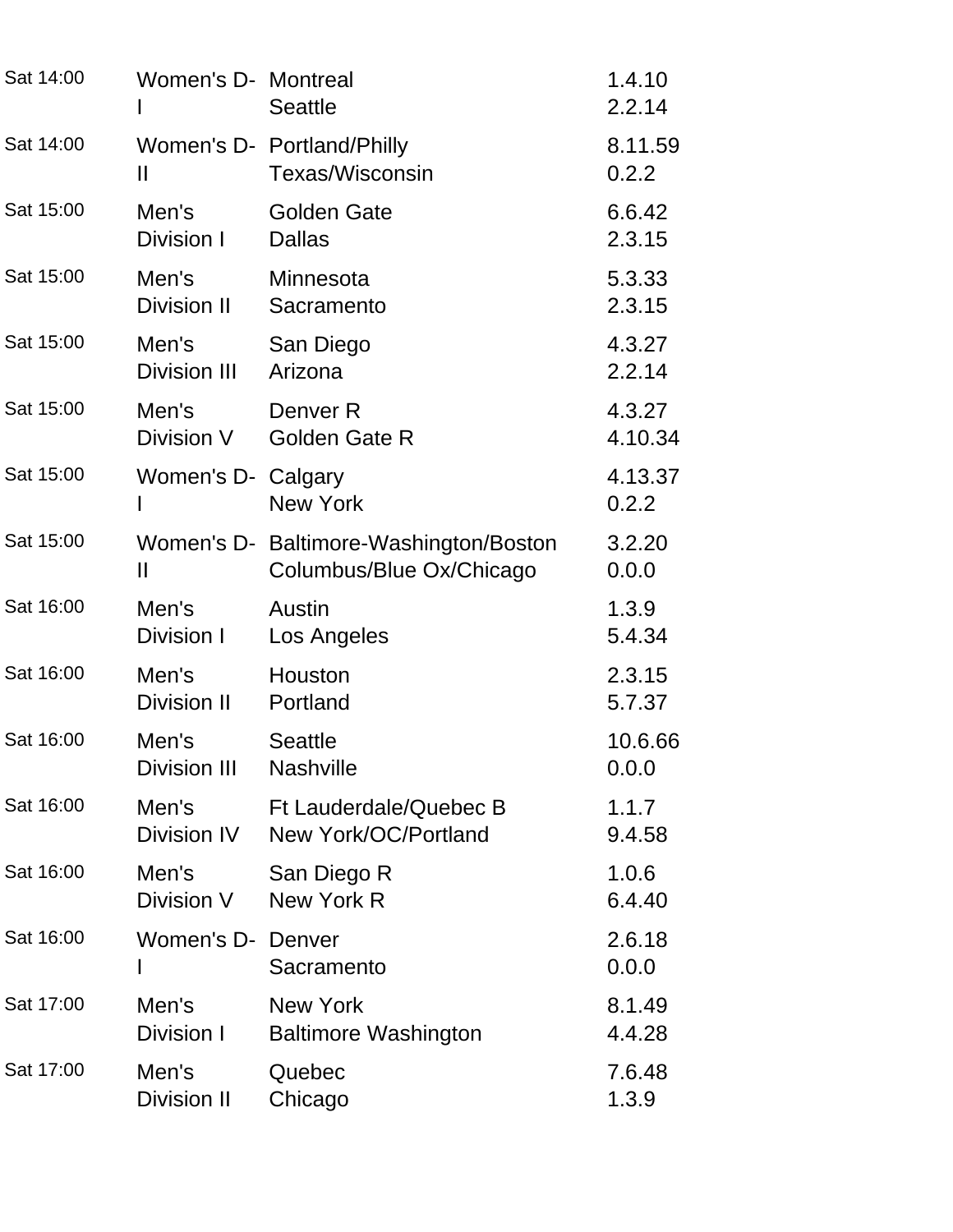| Sat 17:00 | Men's                  | Philadelphia                                                                             | 2.2.14           |
|-----------|------------------------|------------------------------------------------------------------------------------------|------------------|
|           | <b>Division III</b>    | Columbus                                                                                 | 6.4.40           |
| Sat 17:00 | Men's                  | Texas                                                                                    | 0.0.0            |
|           | <b>Division IV</b>     | Calgary/Edmonton                                                                         | 5.10.40          |
| Sat 17:00 | Men's                  | <b>Seattle R</b>                                                                         | 1.5.11           |
|           | Division V             | Los Angeles R                                                                            | 2.7.19           |
| Sat 17:00 | Ш                      | Women's D- Portland/Philly<br>Los Angeles/Arizona/San Fran                               | 8.9.57<br>0.3.3  |
| Sun 09:00 | Men's<br>Division I    | <b>B/Des Moines</b><br><b>Dallas</b><br>Calgary                                          | 5.4.34<br>2.7.19 |
| Sun 09:00 | Men's                  | <b>Boston</b>                                                                            | 0.1.1            |
|           | <b>Division II</b>     | Sacramento                                                                               | 7.6.48           |
| Sun 09:00 | Men's                  | <b>Seattle</b>                                                                           | 10.4.64          |
|           | <b>Division III</b>    | Philadelphia                                                                             | 0.2.2            |
| Sun 09:00 | Men's                  | Calgary/Edmonton                                                                         | 1.1.7            |
|           | Division IV            | New York/OC/Portland                                                                     | 6.6.42           |
| Sun 09:00 | Men's                  | San Diego R                                                                              | 2.2.14           |
|           | Division V             | Denver <sub>R</sub>                                                                      | 10.5.65          |
| Sun 09:00 | Ш                      | Women's D- Los Angeles/Arizona/San Fran<br><b>B/Des Moines</b><br><b>Texas/Wisconsin</b> | 7.9.51<br>3.2.20 |
| Sun 10:00 | Men's                  | Los Angeles                                                                              | 8.9.57           |
|           | Division I             | <b>Baltimore Washington</b>                                                              | 2.1.13           |
| Sun 10:00 | Men's                  | Quebec                                                                                   | 4.6.30           |
|           | <b>Division II</b>     | Houston                                                                                  | 2.0.12           |
| Sun 10:00 | Men's                  | San Diego                                                                                | 4.8.32           |
|           | <b>Division III</b>    | <b>North Carolina</b>                                                                    | 3.2.20           |
| Sun 10:00 | Men's                  | Oklahoma                                                                                 | 9.6.60           |
|           | Division IV            | Cincy/Indy/Cle                                                                           | 2.1.13           |
| Sun 10:00 | Men's                  | <b>Austin R</b>                                                                          | 13.5.83          |
|           | Division V             | Los Angeles R                                                                            | 1.0.6            |
| Sun 10:00 | $\mathbf{\mathsf{II}}$ | Women's D- Portland/Philly<br>Columbus/Blue Ox/Chicago                                   | 9.6.60<br>1.2.8  |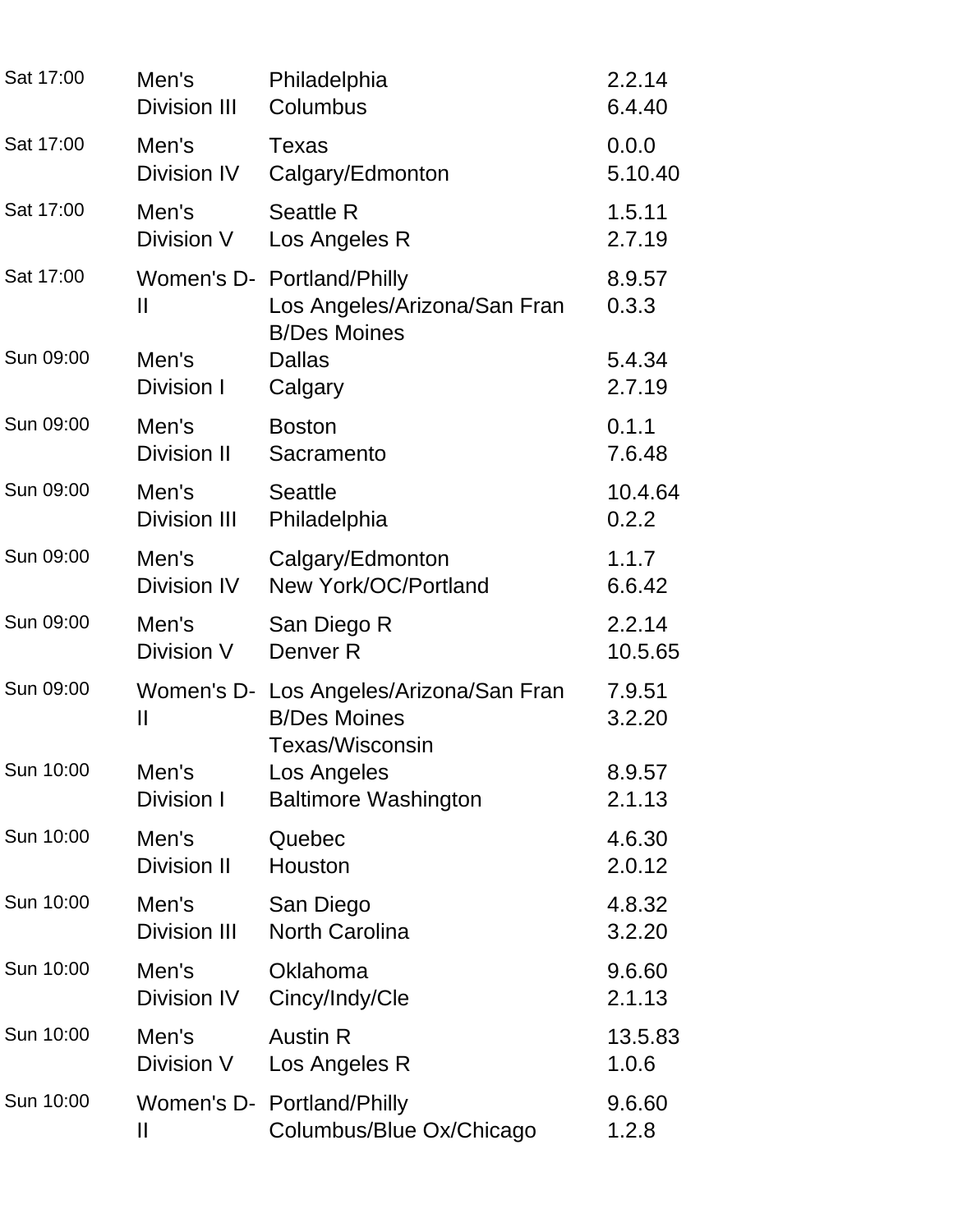| Sun 11:00 | Men's                                                                                                                                                                                                                                          | Austin                                                                 | 7.8.50           |
|-----------|------------------------------------------------------------------------------------------------------------------------------------------------------------------------------------------------------------------------------------------------|------------------------------------------------------------------------|------------------|
|           | Division I                                                                                                                                                                                                                                     | <b>New York</b>                                                        | 0.3.3            |
| Sun 11:00 | Men's                                                                                                                                                                                                                                          | <b>Orange County</b>                                                   | 7.2.44           |
|           | Division II                                                                                                                                                                                                                                    | Minnesota                                                              | 4.1.25           |
| Sun 11:00 | Men's                                                                                                                                                                                                                                          | <b>Nashville</b>                                                       | 8.5.53           |
|           | <b>Division III</b>                                                                                                                                                                                                                            | Columbus                                                               | 6.5.41           |
| Sun 11:00 | Men's                                                                                                                                                                                                                                          | <b>Seattle R</b>                                                       | 2.2.14           |
|           | Division V                                                                                                                                                                                                                                     | <b>Baltimore Washington R</b>                                          | 8.1.49           |
| Sun 11:00 | Women's D-                                                                                                                                                                                                                                     | Denver<br>Calgary                                                      | 2.7.19<br>0.0.0  |
| Sun 11:00 |                                                                                                                                                                                                                                                | Women's D- San Francisco<br><b>Montreal</b>                            | 6.1.37<br>1.0.6  |
| Sun 12:00 | Men's                                                                                                                                                                                                                                          | <b>Golden Gate</b>                                                     | 7.3.45           |
|           | Division I                                                                                                                                                                                                                                     | Denver                                                                 | 5.0.30           |
| Sun 12:00 | Men's                                                                                                                                                                                                                                          | Chicago                                                                | 0.2.2            |
|           | Division II                                                                                                                                                                                                                                    | Portland                                                               | 6.7.43           |
| Sun 12:00 | Men's                                                                                                                                                                                                                                          | Arizona                                                                | 7.11.53          |
|           | <b>Division III</b>                                                                                                                                                                                                                            | Baton Rouge/Atlanta                                                    | 3.0.18           |
| Sun 12:00 | Men's                                                                                                                                                                                                                                          | New York R                                                             | 2.1.13           |
|           | Division V                                                                                                                                                                                                                                     | <b>Golden Gate R</b>                                                   | 5.8.38           |
| Sun 12:00 | Women's D- Sacramento                                                                                                                                                                                                                          | <b>New York</b>                                                        | 1.4.10<br>2.2.14 |
| Sun 12:00 | Ш                                                                                                                                                                                                                                              | Women's D- Baltimore-Washington/Boston<br>Texas/Wisconsin              | 2.3.15<br>2.5.17 |
| Sun 13:00 | Men's the month of the month of the month of the month of the month of the month of the month of the month of the month of the month of the month of the month of the month of the month of the month of the month of the mont<br>Division III | Division III Final: San Diego Lions 3.2.20<br><b>Seattle Grizzlies</b> | 4.3.27           |
| Sun 13:00 | Men's                                                                                                                                                                                                                                          | Des Moines                                                             | 11.7.73          |
|           | Division IV                                                                                                                                                                                                                                    | Golden Gate 3                                                          | 2.1.13           |
| Sun 13:00 | Men's                                                                                                                                                                                                                                          | Houston/Dallas<br>Division IV Ft Lauderdale/Quebec B                   | 4.3.27<br>3.1.19 |
| Sun 13:00 | Women's D- Minnesota                                                                                                                                                                                                                           | <b>Seattle</b>                                                         | 1.2.8<br>0.1.1   |